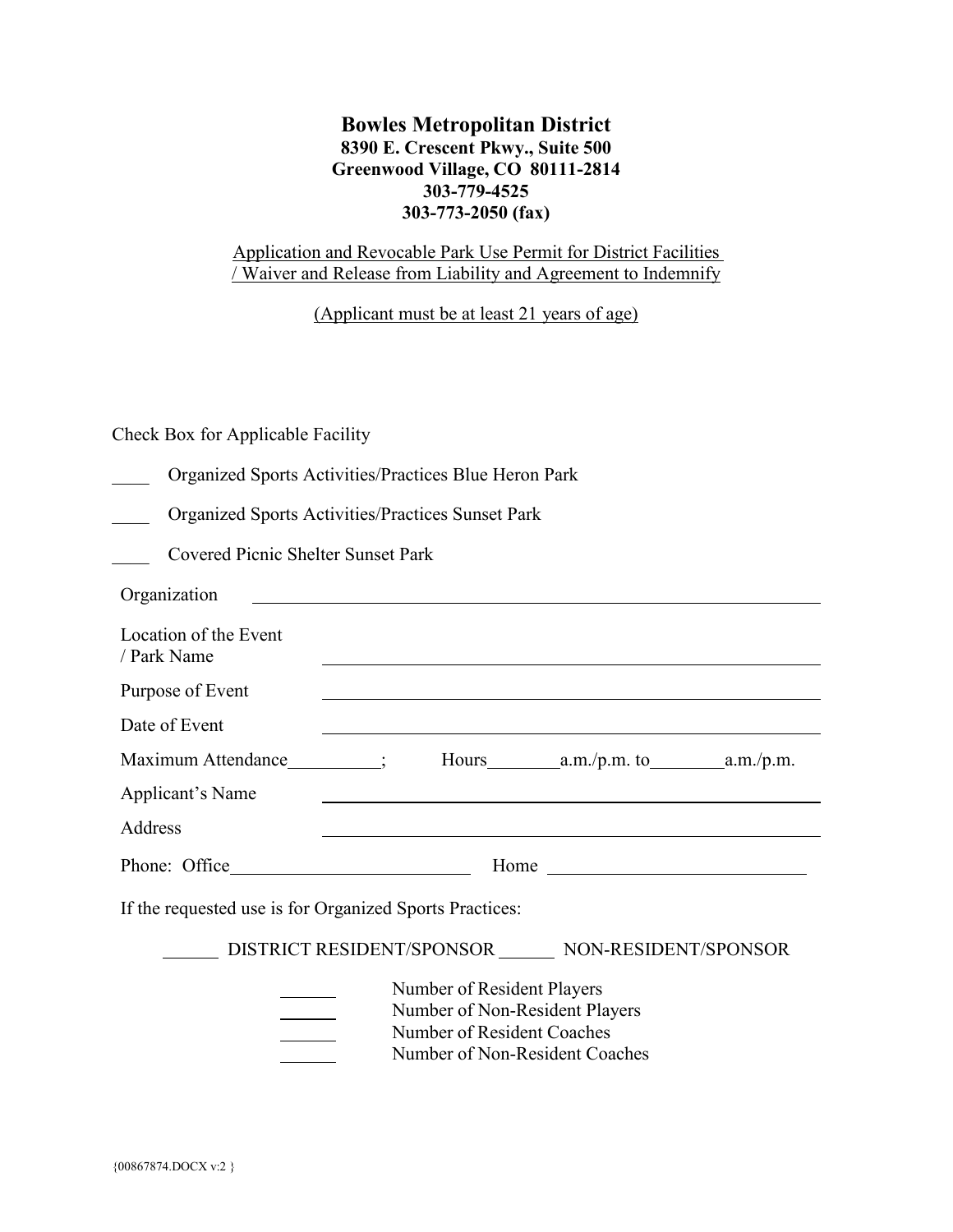# **POLICY**

**I. ORGANIZED SPORTS PRACTICES**: The Bowles Metropolitan District (the "District") Board of Directors has adopted an addendum to the Park Use Permit Policy regarding organized sport team practices at Blue Heron Park and Sunset Park. The District has determined it is in the best interest of the Grant Ranch Community to allow limited practices for organized sport teams at Blue Heron Park and Sunset Park only via Park Use Permits. Teams may practice from 3:30 p.m. until dusk Monday through Thursday. No practices will be permitted from Friday through Sunday. There will be a \$5.00 per player fee forresidents of the District and \$10.00 per player fee for non-residents of the District. The individual players' fees are to be collected in lieu of the damage and event fees normally charged for a park use permit.

Please note, that in order to be eligible for Organized Sport Team Practice Permit, a team must comprise itself of at least two District residents, i.e., coach and / or players, no exceptions! Permits will be issued seasonally on afirst come first serve basis. The applications will be available at both the District Office at 8390 E. Crescent Pkwy., Suite 500, Greenwood Village, Colorado (phone 303-779-4525) and on the website at BowlesMetroDistrict.org . The applicant must be a resident of the District unless the applicant has received written authorization from the Board of Directors to use the Property. The applicant must complete and execute this Application for Revocable Park Use Permit for Organized Sport Team Practices, which includes a Waiver and Release from Liability and then submit the applicable fees. If the applicant is a corporation, the Application and Waivermust also be executed by an individual.

II. **COVERED PICNIC SHELTER**. The District charges a \$100.00 fee for reservation of the covered picnic structure at Sunset Park and immediate park area, as well as a refundable fee of \$100.00. The \$100.00 refundable fee will be returned once determination is made of the condition of the park after use. The applicant must be a resident of the District unless the applicant has received written authorization from the Board of Directors to use the Property. The applicant must complete and execute this Application and return for consideration.

# **PERMIT CONDITIONS**

- i. Motorized vehicles are prohibited (this includes vehicles for purposes of unloading or loading equipment). Exceptions will require prior District approval in writing.
- ii. No commercial concessions shall be operated, nor chargeor donation request of any kind be made of the public on the premises. Programs, circulars, pamphlets, handbills, or any other printed material shall not be sold or give away or contain any advertising without prior writtenDistrict approval.
- iii. Upon termination of permitted use, the area shall be restored to a litter free condition. Repair or cleanuprequired by the District will be billed to applicant based on cost of service.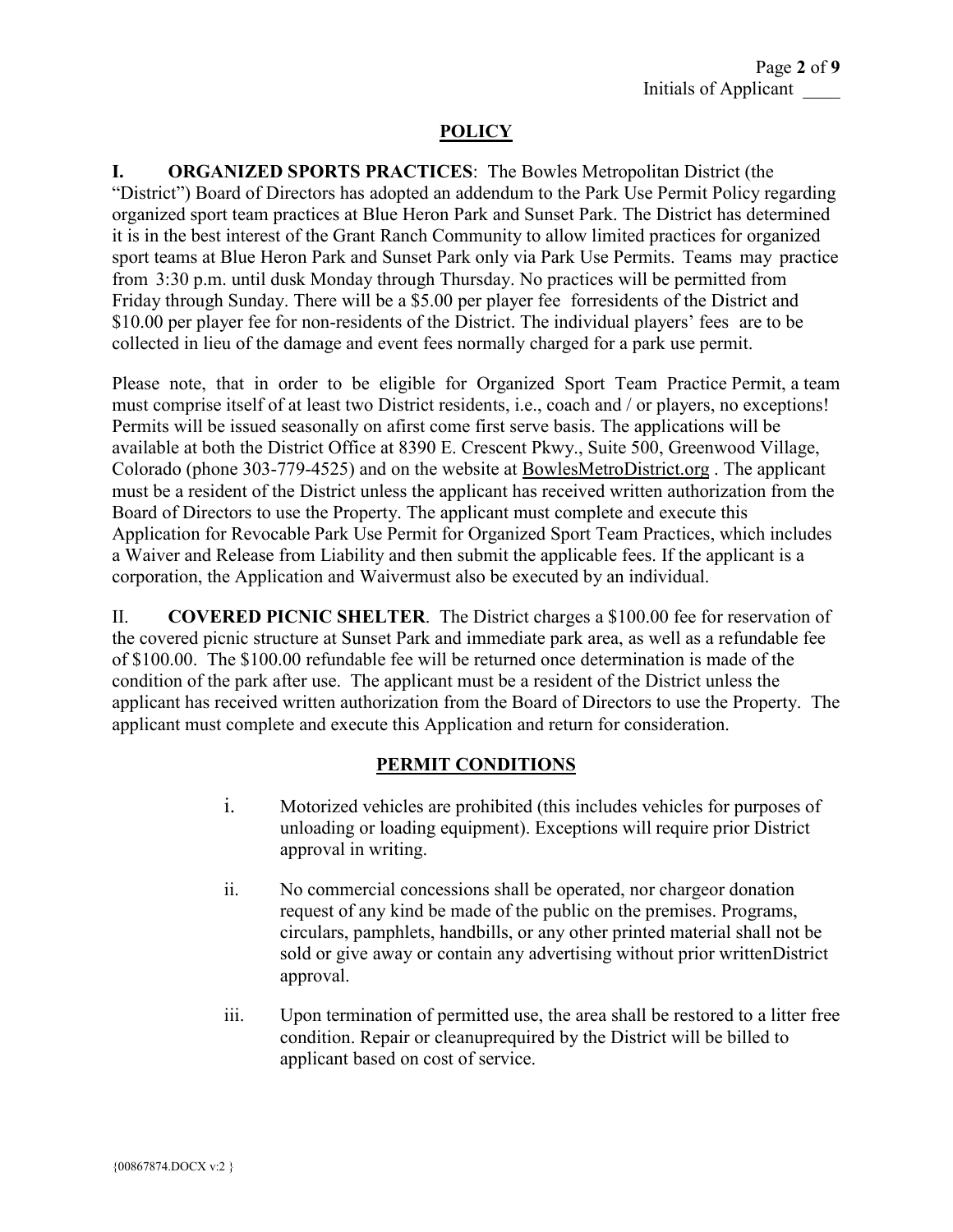- iv. If additional security or traffic control measures are required, the District will not assume any financial responsibility.
- v. Tents, booths, stands, awnings, canopies, or other structures are prohibited without the express written consent of District.
- vi. Destruction, damage, or removal of any vegetation, or defacement of District property is prohibited. Applicant shall be responsible for any and all such damages.
- vii. Disorderly conduct and / or abusive language shall be prohibited and shall be cause for ejectment and loss of deposit.
- viii. Any machine or device for the purpose of amplificationof human voice, music or any other sound is prohibited without the prior express written consent of the District.
- ix. No alcoholic beverages shall be permitted. Consumptionof alcoholic beverages shall be cause for ejectment and loss of deposit.
- x. No participant or spectator involved in any organizedgames or contests may consume alcoholic beverages.
- xi. A copy of this permit must be in the possession of the applicant or designated representative and shown to District personnel upon request.
- xii. District parks and facilities are patrolled by local law enforcement agencies and all other applicable rules and regulations to include state statutes, county regulations orcity ordinances will be enforced.
	- xiii. The applicant and the organization shall be responsible for its/his/her actions and the actions of the parties represented as a result of this permit and shall execute the Waiver and Release which follows this Application for Revocable Park Use Permit. An unexecuted Waiver andRelease shall render this Permit null and void.
- xiv. Special requests regarding motorized vehicles, concessions, printed material, structures, soundequipment, hours and other: must be made in writing to the Bowles MetropolitanDistrict at least 30 days prior to the event.
- xv. This Permit is non-assignable.

VIOLATION OF ANY OF THE PERMIT CONDITIONS MAY RESULT IN IMMEDIATE REVOCATION AND / OR FORFEITURE OF THE PARK USE PERMIT. REPAIRS OR CLEANUP BEYOND NORMAL USE WILL BE BILLED TO APPLICANT BASED ON COST OF SERVICE.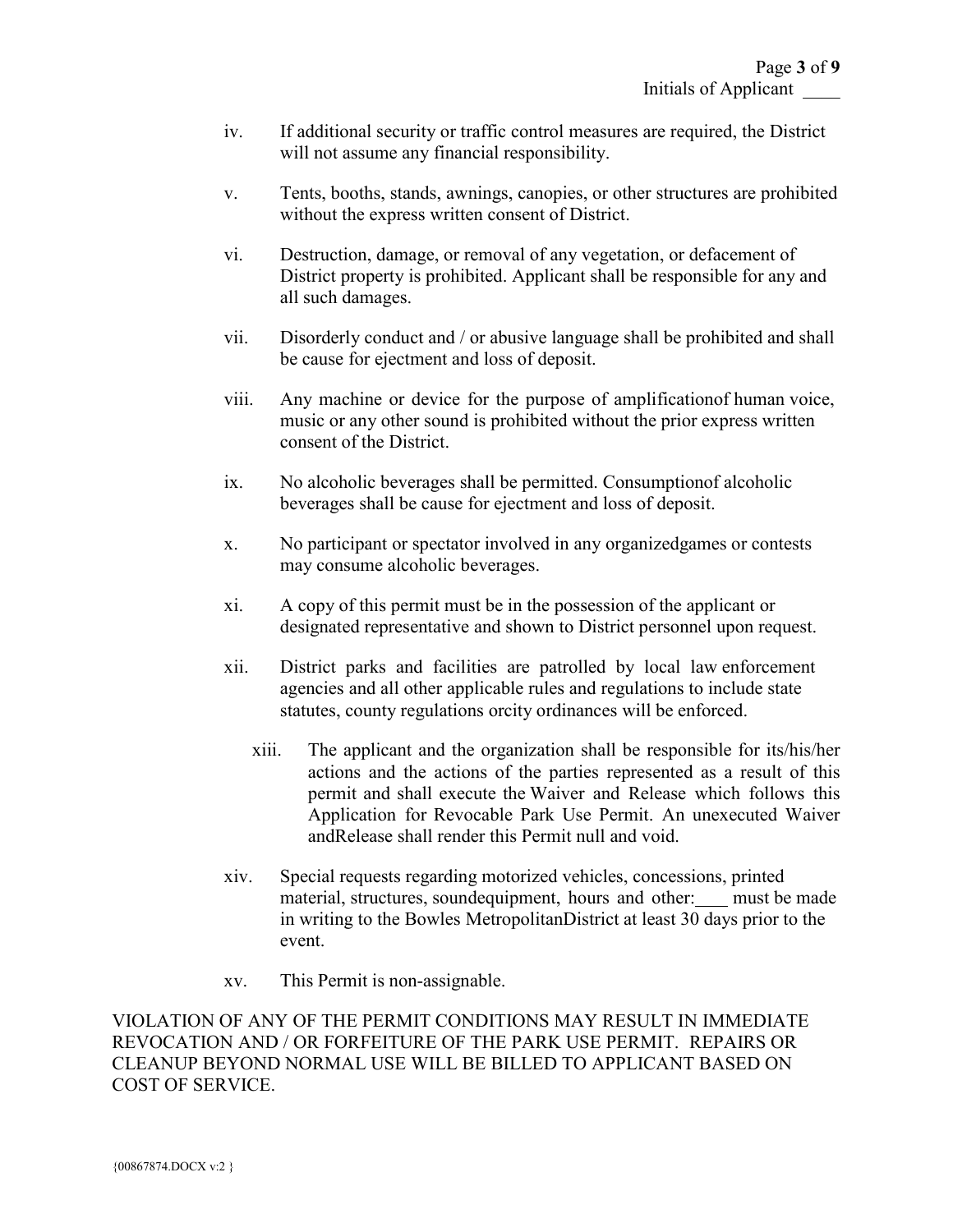I have read, understand, fully agree with and accept all responsibility for the terms and conditions of this permit.

| Signature of | Organization |
|--------------|--------------|
| Applicant    | Represented  |
| Date         |              |
|              |              |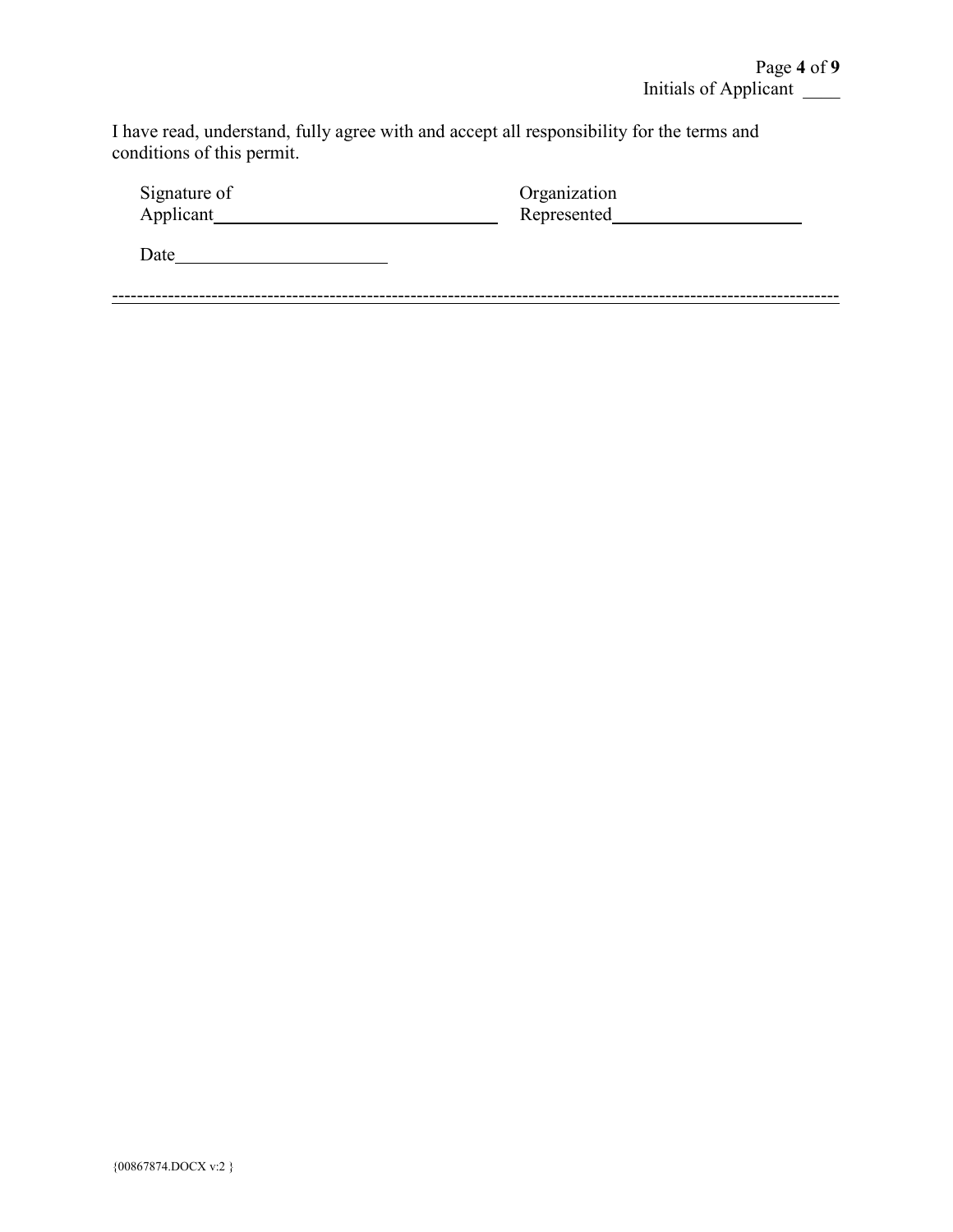| <b>Bowles Metropolitan District</b> |  |
|-------------------------------------|--|
| <b>Revocable Park Use Permit</b>    |  |

|                              |           | <u> 1989 - Johann Stein, marwolaethau a bhann an t-Amhain ann an t-Amhain an t-Amhain an t-Amhain an t-Amhain an </u> |
|------------------------------|-----------|-----------------------------------------------------------------------------------------------------------------------|
|                              |           | and the control of the control of the control of the control of the control of the control of the control of the      |
|                              |           |                                                                                                                       |
|                              |           |                                                                                                                       |
|                              |           |                                                                                                                       |
| Approved Disapproved         |           |                                                                                                                       |
| Fee:                         |           |                                                                                                                       |
| residents)                   |           | Organized Sports Practices(\$5.00 / player for residents & \$10.00 / player for non-                                  |
| \$100.00 refundable deposit) |           | Covered Picnic Shelter Sunset Park (\$100.00 non-refundable reservation fee and                                       |
| Cash                         | Other     | Total \$                                                                                                              |
|                              |           |                                                                                                                       |
|                              |           |                                                                                                                       |
|                              | Signature |                                                                                                                       |
|                              | Title     |                                                                                                                       |

Date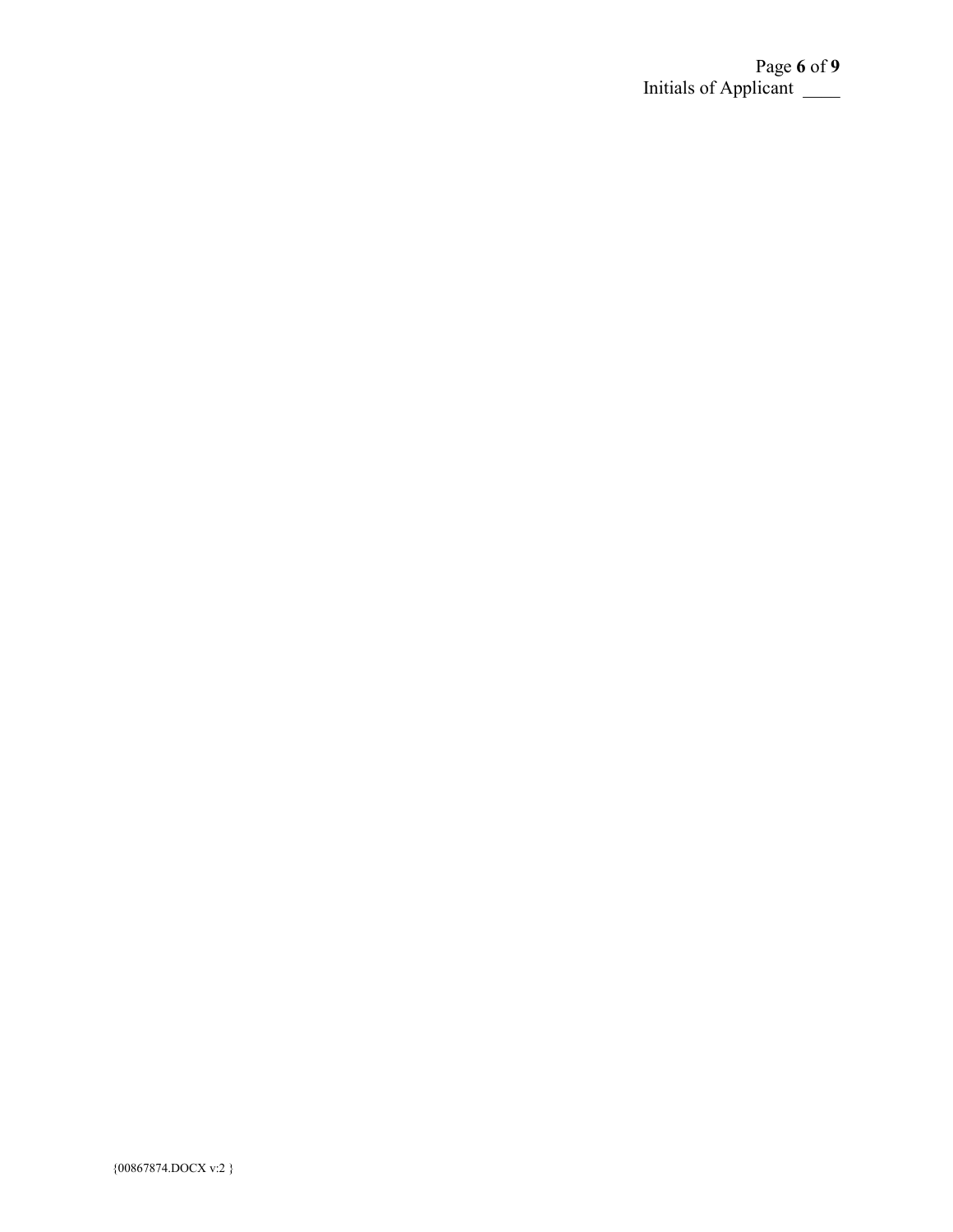#### **WAIVER AND RELEASE FROM LIABILITY AND AGREEMENT TO INDEMNIFY**

IN CONSIDERATION of the permission granted by the Bowles Metropolitan District (the "District") to enter upon the Property for thepurpose defined in the Application for Revocable Park Use Permit, to which this RELEASE is attached and made a part, the undersigned applicant (the "Applicant"), on behalf of him/herself, and, if applicable, the organization, its members, representatives, guests, invitees and successors (the "Organization") (where applicable, the Applicant and Organization are hereafter referred to collectively as the "Undersigned") hereby agree as follows:

- 1. If executed on behalf of an Organization, Applicant states that he/she has been authorized to execute this application on behalf of the Organization.
- 2. That upon entering any such areas as described in the Application for Revocable Park Use Permit, the Undersigned will continuously thereafter inspect such facilities and all portions thereof, and its continued use thereof shall constitute an acknowledgement that it has inspected such facility and finds and accepts the same as being safe and reasonably suited for the purposes of the use; and further agrees and warrants that if at any time the facility is deemed to be unsafe, park officials will be notified, and use of the facility will be terminated.
- 3. The Undersigned HEREBY RELEASES, WAIVES, DISCHARGES AND CONVENANTS NOT TO SUE THE DISTRICT, its officers, officials, representatives and assigns from all claims, demands andany and all manner of actions, causes of action, suits, damages, claimsand demands whatsoever in law, or in equity, which against the District, the Undersigned ever had, now has, or which its successors, executors or administrators hereafter can, shall or may have, for, uponor by reason of any manner, cause created by or existing out of the permitted use of the Property by the Undersigned.
- 4. The Undersigned AGREES TO INDEMNIFY AND HOLD HARMLESS the District, its officers, officials and representativesfrom and against any and all claims, demands and any and all manner of actions, causes of action, suits, damages, claims and demands whatsoever in law, or in equity, which against the District or the Undersigned, any party shall or may have for, upon or by reason of any manner, cause created by or existing out of the permitted use of the Property by the Undersigned.
- 5. The Undersigned expressly acknowledges and agrees that theactivities at the facility are dangerous and involve risk of seriousinjury and/or death and/or property damage and HEREBY ASSUMESFULL RESPONSIBILITY FOR THE RISK OF BODILY INJURY, DEATH OR PROPERTY DAMAGE resulting from the negligence ofthe District or otherwise while in or upon the facility and/or while competing, officiating, observing or working for or for any purpose participating in the event which is the subject of the application.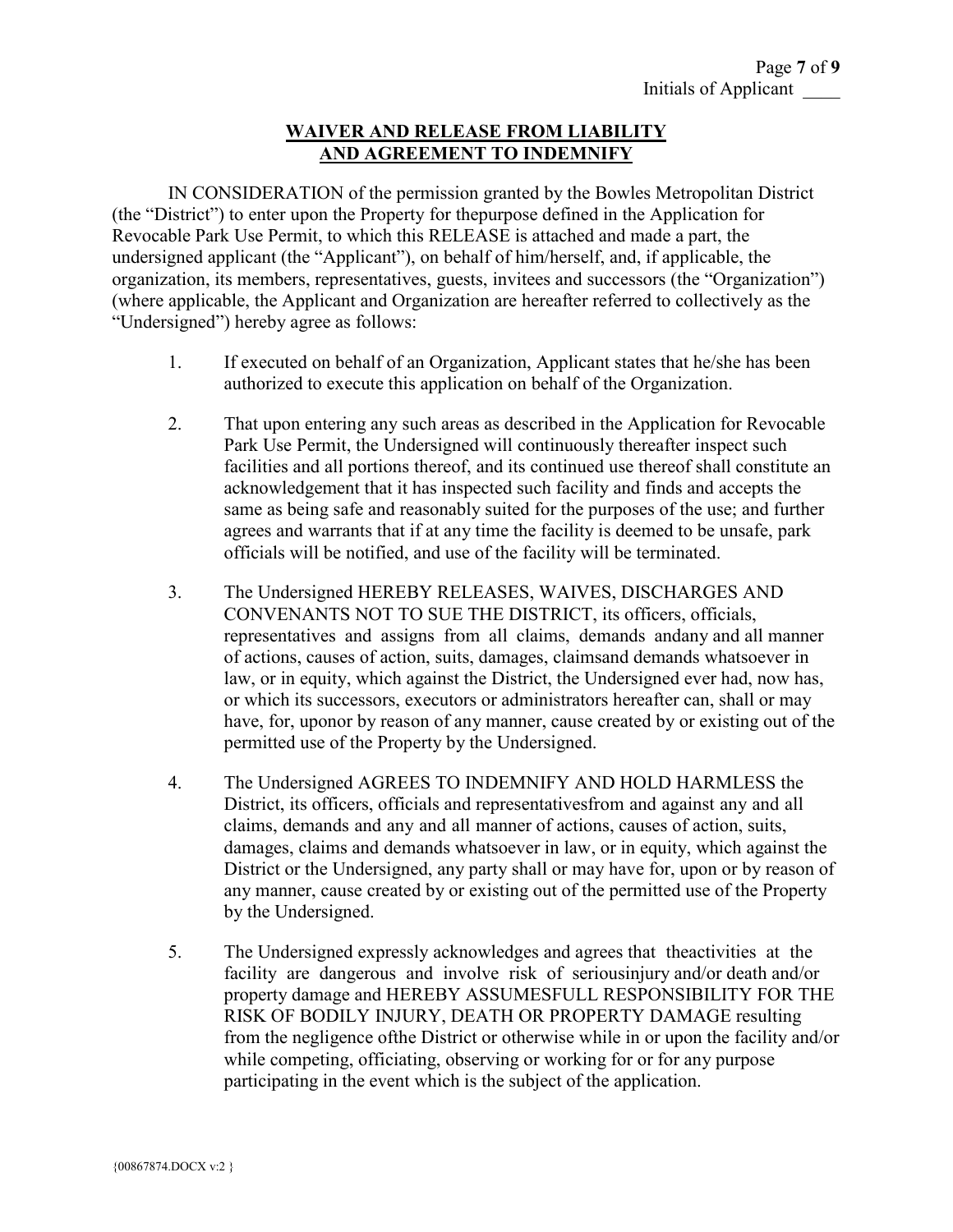- 6. IN THE EVENT INTOXICATING BEVERAGES ARE SERVEDOR SUPPLIED BY WHATEVER MEANS ON THE PARK GROUNDS TO THE UNDERSIGNED BY THE UNDERSIGNED OR OTHER INDIVIDUAL OR ENTITY IN ATTENDANCE, ORTO ANY OTHER INDIVIDUAL OR ENTITY IN ATTENDANCE BY THE UNDERSIGNED, THE UNDERSIGNED SPECIFICALLY ACKNOWLEDGE THAT THE TERMS OF THIS RELEASE WILL APPLY THERETO IN EVERY RESPECT. THE UNDERSIGNED HAS ACKNOWLEDGED AND AGREED THAT IT WILL BEAR COMPLETE RESPONSIBILITY, IN ACCORDANCE WITH THE TERMS OF THIS RELEASE, FOR SUCH INJURIES OR DAMAGES TO ANY PERSON OR PROPERTY WHICH MAY RESULT AND WILL INDEMNIFY THE DISTRICT FOR ANYAND ALL LIABILITY INCURRED BY IT AS A RESULT OF THE SERVICE OR SUPPLICATION OF INTOXICATING BEVERAGES ON THE PARK GROUNDS, AS STATED ABOVE.
- 7. The Undersigned expressly agrees that this Waiver, Release, and Indemnification Agreement is intended to be as broad and inclusive asis permitted by the law of the State of Colorado, and further that if anypart hereof is held invalid, the remainder of this Agreement shall continue in legal force and effect.